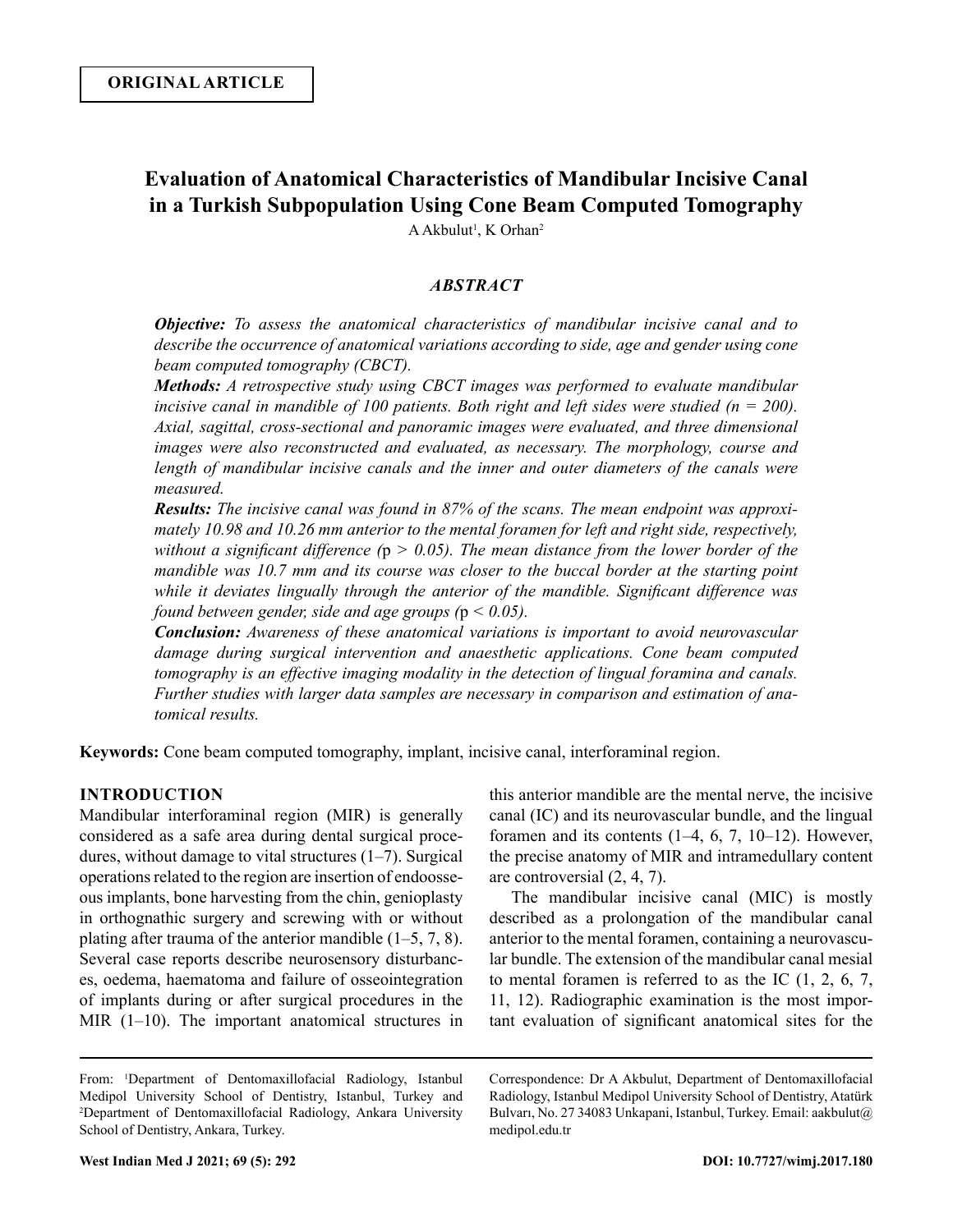pre-operative procedures. Nevertheless, conventional radiographs have several drawbacks, including errors of projection and identification. Conventional radiographic techniques project a three-dimensional (3D) structure onto a 2D structure. The reliability of measurements obtained by panoramic radiography method is low due to distortion and magnification inherent of the technique. Images can vary widely as they depend on both operator and position of the patient. These images commonly fail to show the MIC (2–5, 6, 8, 11, 12).

The use of cone-beam computed tomography (CBCT) was first reported by Mozzo *et al* (13) and has been proposed in the last decade for maxillofacial imaging (2). A CBCT scan uses a different type of acquisition than that used in multi-detector CT (MDCT). Rather than capturing an image as separate slices as in MDCT, CBCT produces a cone-shaped X-ray beam that allows an image to be captured in a single shot. Cone beam CT thus offers the distinct advantage of a lower radiation dose than MDCT and the possibility of importing and exporting individualized, overlap-free reconstructions (14, 15). In CBCT imaging, multiple thin axial slices are obtained through the jaws, and then the data are reformatted with special software packages to produce cross-sectional and panoramic views. Computer software is also available to analyse the CBCT scans and to help in planning implant placement with electronically simulated fixtures (1–9, 11, 12).

Several studies have been published on the detection of IC, anterior loop of mandibular canal, mental foramen and the lingual foramen using conventional MDCT (3, 4, 14). Only few studies were conducted on CBCT imaging (1, 2, 5, 6, 8, 11, 14).

Thus, the objective of this study was to evaluate the presence of the MIC, texture, location and channel positioning related to the cortical bone by means of CBCT, and to investigate the relationship among side (right/left) age and gender.

## **SUBJECTS AND METHODS**

The study protocol was carried out according to the principles of the Helsinki Declaration, including all amendments and revisions. Collected data were only accessible to the researchers. Patients or their legal delegates gave their informed consent prior to radiography. Subjects with evidence of bone disease (especially osteoporosis), relevant drug consumption, skeletal asymmetries or trauma, syndromic patients, patients with congenital disorders, patients with anamnesis of surgical procedures in the interforaminal region, and patients

with pathological disorders at mandible were excluded from the study. There was no preference about gender regarding sample choice; however, only Turkish patients were included in the study. Only high-quality scans were included. Images of low quality such as scattering or insufficient accuracy of bony borders were also excluded.

The study population comprises 100 subjects  $[56 (56%)$  female, 44 (44%) male] who had undergone CBCT imaging for dental implant surgery, Le Fort I osteotomy, impacted third molar surgery and orthodontic purposes. The mean age of subjects was 42.4 years (age range  $-21-72$  years). The study group was divided into three subgroups according to age and dental status as (a) 39 years and below, (b)  $41-60$  years and (c) 60 years and above. Dental status of the patients was classified as edentulous, partial edentulous and complete dentate. Edentulous patients were defined as missing of all canine to canine incisor teeth  $(\leq 6$  teeth), while partial edentulousim was classified to be partially missing incisors ( $\leq$  4 teeth) and complete dentate was defined as no missing teeth in the incisor region (Fig. 1).



Fig. 1: The distribution of the subjects according to age, gender and dental status.  $F = female$ ;  $M = male$ .

#### **Image acquisition**

To visualize the MIC in three dimensions, CBCT scans were retrospectively evaluated. The scans were acquired with an iCaT machine (Imaging Sciences International, Hatfield, PA, USA) with a 40-second scan and a  $16 \times$ 22-cm field of view. All CBCT scans were obtained according to the strict standardized scanning protocol. Patients were upright sitting position and checked to ensure that their mouths were closed in a normal, natural occlusive position 0.3-mm-thick axial slices and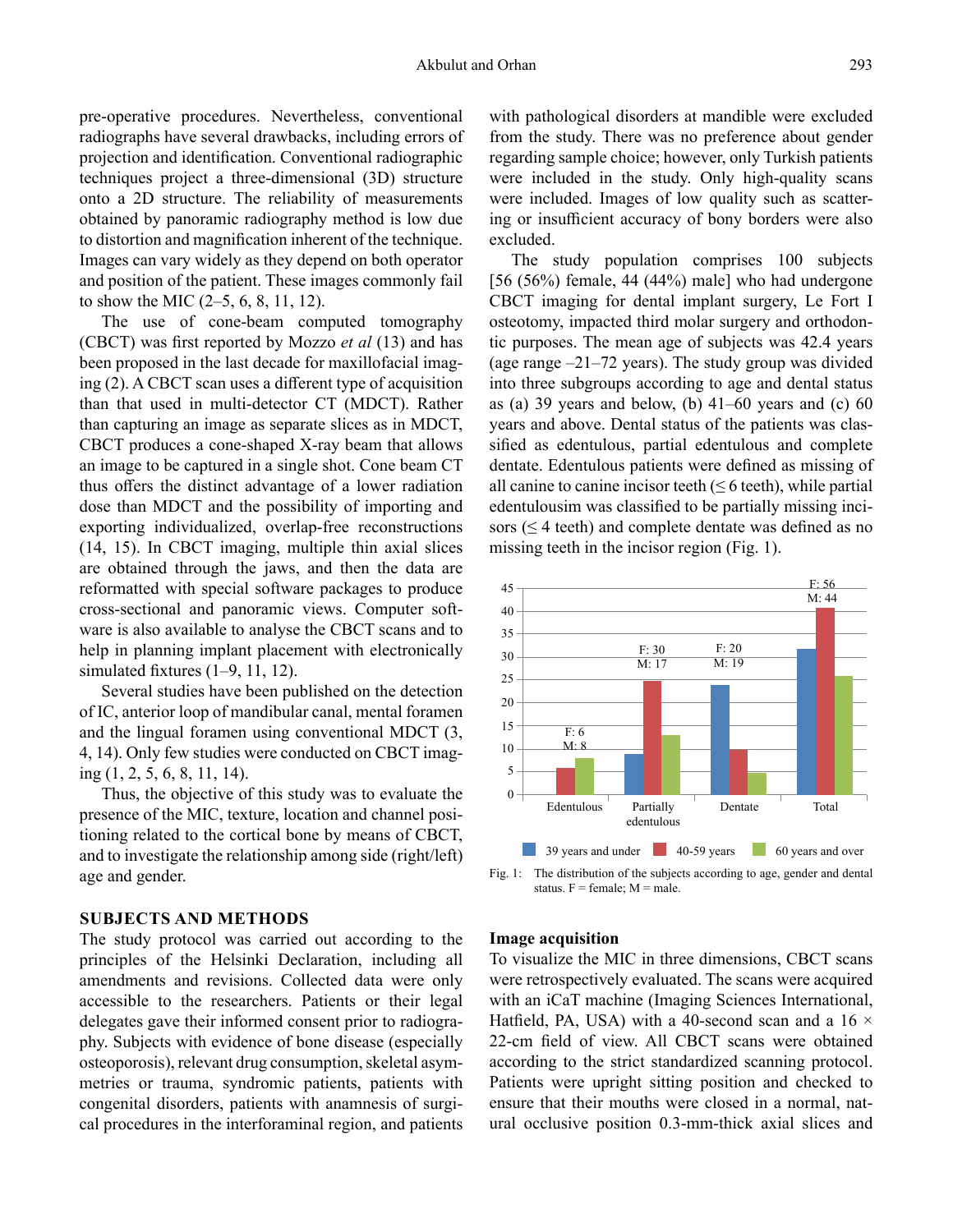isotropic voxels. All images were reconstructed on a 21.3-inch flat-panel colour active matrix TFT medical display (Nio Color 3MP, Barco, France) with a resolution at 76 Hz and 0.2115 mm pitch at 10 bits. The examiners were also permitted to use enhancements and orientation tools such as magnification, brightness and contrast to improve visualization of the anatomical landmarks.

## **Image evaluation**

All CBCT images were evaluated retrospectively by a single oral and maxillofacial radiologist. Axial, sagittal, cross-sectional and panoramic images were reconstructed for all mandibles, and 3D reconstructions were used as necessary (Figs. 2 and 3). The course and length of the IC measured on cross-sectional and panoramic reconstructed CBCT images using the CBCT system's own software.



Fig. 2: Axial, sagittal, cross-sectional and panoramic views were reconstructed for all mandibles.

The measurements were performed in three different locations, namely starting, middle and end points following Orhan *et al*'s study (2). The starting point was defined to be 6 mm mesial to the mental foramen because of anterior loop of the mandibular canal which was indicated by previous studies as a mean length ranging from 0.4 to 6.0 mm (8–16). The visible length of the canal measured from the mesial aspect of the mental foramen (starting point) to the most mesial location that was visible (end point). The middle point was defined as the centre point of the starting and end points. The course of the canal was considered by examining all cross-sectional, panoramic and 3D images (if necessary), starting from the separation to end to visualize its direction (Fig. 4). The location of the IC was assessed



Fig. 3: Axial and 3D CBCT images showing the MIC, which were located on the buccal plate of the anterior mandible (red arrows). Blue arrows demonstrate mental foramen.

along its course, and allocated as middle, lower or upper third. The canal was also classified as being to be located buccally or lingually (Fig. 5). The vertical and buccolingual diameters of inner and outer contours were measured from the starting point, middle and the end of the IC. The distance from the lower border of the IC to the lower border of the mandible was also measured on cross-sectional images in all points (Fig. 6).

#### **Statistical analyses**

Statistical analyses were carried out using SPSS 17.0.1 (SPSS, Chicago, IL, USA) software program. Pearson Chi-square, Mann–Whitney test and Kruskal–Wallis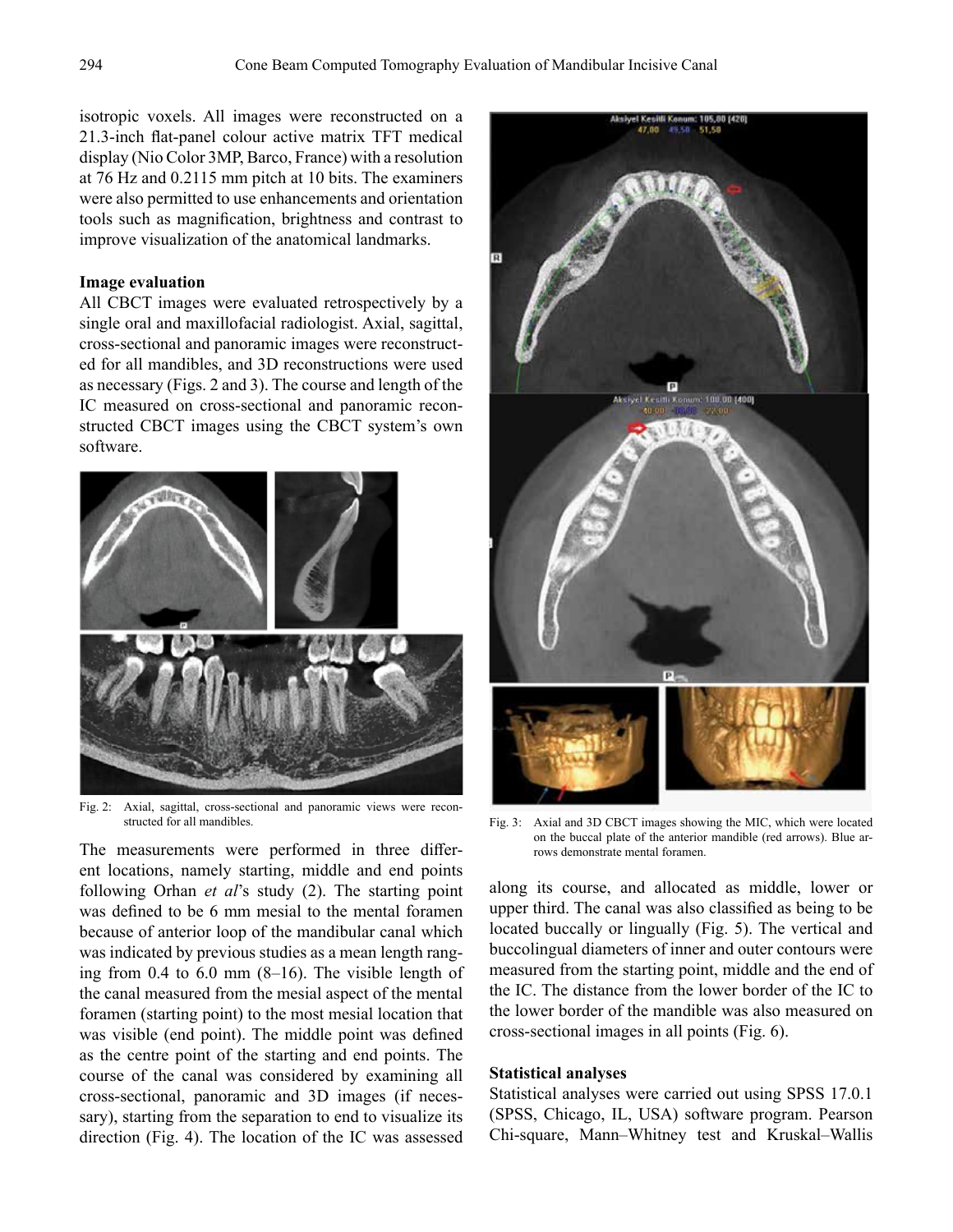

Fig. 4: The visible length of the canal measured from the mesial aspect of the mental foramen (starting point) to the most mesial location that was definitely visible (end point). The middle point was defined as the centre point between the starting points.



Fig. 5: The location of the MIC was evaluated along its course and divided vertically as the upper, middle or lower third. The MIC was categorized buccolingually as the buccal, middle or lingual third.

tests were used to compare measurements in terms of gender, age groups and left/right side. A *p* value of less than 0.05 was considered statistically significant.

## **RESULTS**

The IC between the interforaminal region was detected in 87% (174 sides) of the scans. We divided our study group according to age and dental status. Table 1 shows the association among age, gender and the measurements of the IC. The mean length of the IC ranged from 10.26 to 10.98 mm, right and left, respectively, with a mean of 10.62 mm, and that of the distance from





Fig. 6: The vertical and buccolingual diameters of the inner and outer contours were evaluated from the starting, middle and end points of the MIC. The distance from the lower border of the MIC to the lower border of the mandible was measured on cross-sectional images from the three points.

the lower border of the IC to the lower border of the mandible ranged from 8.83 to 10.92 mm with statistical significant difference between male and female patients ( $p < 0.05$ ). However, the length of the MIC did not differ among gender and also measurements did not differ significantly by side  $(p > 0.05)$ . Table 1 also shows the results for age groups. There was no significant difference according to age groups ( $p > 0.05$ ). The results indicated that distance from the lower border of the IC to the lower border of the mandible is greater in males than in females in all groups which were all statistically significant ( $p < 0.05$ ).

Table 2 shows the mean buccolingual diameter of the outer and inner contours, which ranged from 1.23 to 1.8 mm for inner contour, and from 1.88 to 2.49 mm for outer contour. The mean vertical diameter of the outer and inner contours ranged from 1.31 to 1.93 mm for inner contour, and from 1.98 to 2.73 mm for outer contour. Measurements differed significantly gender  $(p < 0.05)$ .

Tables 3 and 4 show the measurements according to age groups. The results indicated statistical significant difference among age groups. Both the outer and inner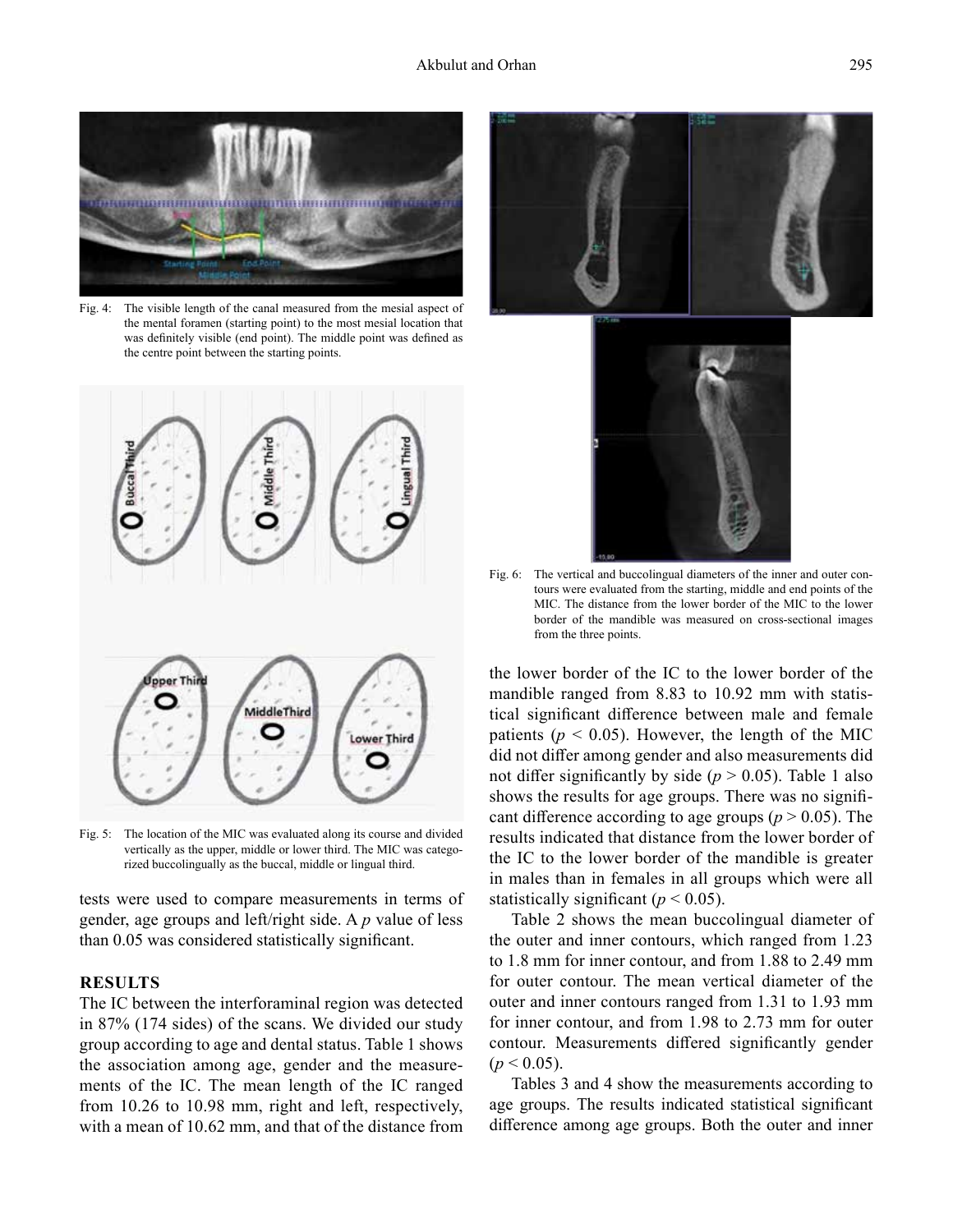|                                                                      | Gender             | n   | Mean  | $\boldsymbol{p}$ |
|----------------------------------------------------------------------|--------------------|-----|-------|------------------|
| Length of IC (right)                                                 | Female             | 56  | 10.18 | 0.861            |
|                                                                      | Male               | 44  | 10.36 |                  |
|                                                                      | Total              | 100 | 10.26 |                  |
| Length of IC (left)                                                  | Female             | 56  | 10.86 | 0.625            |
|                                                                      | Male               | 44  | 11.14 |                  |
|                                                                      | Total              | 100 | 10.98 |                  |
| Right starting point/distance from IC to lower border of mandible    | Female             | 56  | 9.41  | 0.009            |
|                                                                      | Male               | 44  | 10.58 |                  |
|                                                                      | Total              | 100 | 9.92  |                  |
| Left starting point/distance from IC to lower border of mandible     | Female             | 56  | 9.15  | 0.034            |
|                                                                      | Male               | 44  | 10.11 |                  |
|                                                                      | Total              | 100 | 9.57  |                  |
| Right middle point/distance from IC to lower border of mandible      | Female             | 56  | 9.31  | 0.001            |
|                                                                      | Male               | 44  | 11.21 |                  |
|                                                                      | Total              | 100 | 10.15 |                  |
| Left middle point/distance from IC to lower border of inner mandible | Female             | 56  | 8.83  | 0.005            |
|                                                                      | Male               | 44  | 10.37 |                  |
|                                                                      | Total              | 100 | 9.51  |                  |
| Right end point/distance from IC to lower border of mandible         | Female             | 56  | 9.74  | 0.003            |
|                                                                      | Male               | 44  | 11.52 |                  |
|                                                                      | Total              | 100 | 10.53 |                  |
| Left end point/distance from IC to lower border of mandible          | Female             | 56  | 9.07  | 0.001            |
|                                                                      | Male               | 44  | 10.92 |                  |
|                                                                      | Total              | 100 | 9.88  |                  |
| Length of IC (right)                                                 | 39 years and under | 32  | 10    | 0.881            |
|                                                                      | $40 - 59$ years    | 42  | 10.43 |                  |
|                                                                      | 60 years and over  | 26  | 10.31 |                  |
|                                                                      | Total              | 100 | 10.26 |                  |
| Length of IC (left)                                                  | 39 years and under | 32  | 11.69 | 0.362            |
|                                                                      | $40 - 59$ years    | 42  | 10.57 |                  |
|                                                                      | 60 years and over  | 26  | 10.77 |                  |
|                                                                      | Total              | 100 | 10.98 |                  |
| Right starting point of distance from IC to lower border of mandible | 39 years and under | 32  | 9.58  | 0.42             |
|                                                                      | $40 - 59$ years    | 42  | 10.13 |                  |
|                                                                      | 60 years and over  | 26  | 10.02 |                  |
|                                                                      | Total              | 100 | 9.92  |                  |
| Left starting point of distance from IC to lower border of mandible  | 39 years and under | 32  | 9.75  | 0.871            |
|                                                                      | $40 - 59$ years    | 42  | 9.59  |                  |
|                                                                      | 60 years and over  | 26  | 9.32  |                  |
|                                                                      | Total              | 100 | 9.57  |                  |
| Right middle point of distance from IC to lower border of mandible   | 39 years and under | 32  | 10.29 | 0.769            |
|                                                                      | $40 - 59$ years    | 42  | 10.19 |                  |
|                                                                      | 60 years and over  | 26  | 9.9   |                  |
|                                                                      | Total              | 100 | 10.15 |                  |
| Left middle point of distance from IC to lower border of mandible    | 39 years and under | 32  | 10.02 | 0.334            |
|                                                                      | $40 - 59$ years    | 42  | 9.35  |                  |
|                                                                      | 60 years and over  | 26  | 9.13  |                  |
|                                                                      | Total              | 100 | 9.51  |                  |
| Right end point of distance from IC to lower border of mandible      | 39 years and under | 32  | 10.47 | 0.996            |
|                                                                      | $40 - 59$ years    | 42  | 10.53 |                  |
|                                                                      | 60 years and over  | 26  | 10.59 |                  |
|                                                                      | Total              | 100 | 10.53 |                  |
| Left end point of distance from IC to lower border of mandible       | 39 years and under | 32  | 10.1  | 0.806            |
|                                                                      | $40 - 59$ years    | 42  | 9.89  |                  |
|                                                                      | 60 years and over  | 26  | 9.6   |                  |
|                                                                      | Total              | 100 | 9.88  |                  |

Table 1: Mean values of MIC measurements according to age group and gender

 $IC =$  incisive canal; MIC = mandibular incisive canal;  $p \le 0.01$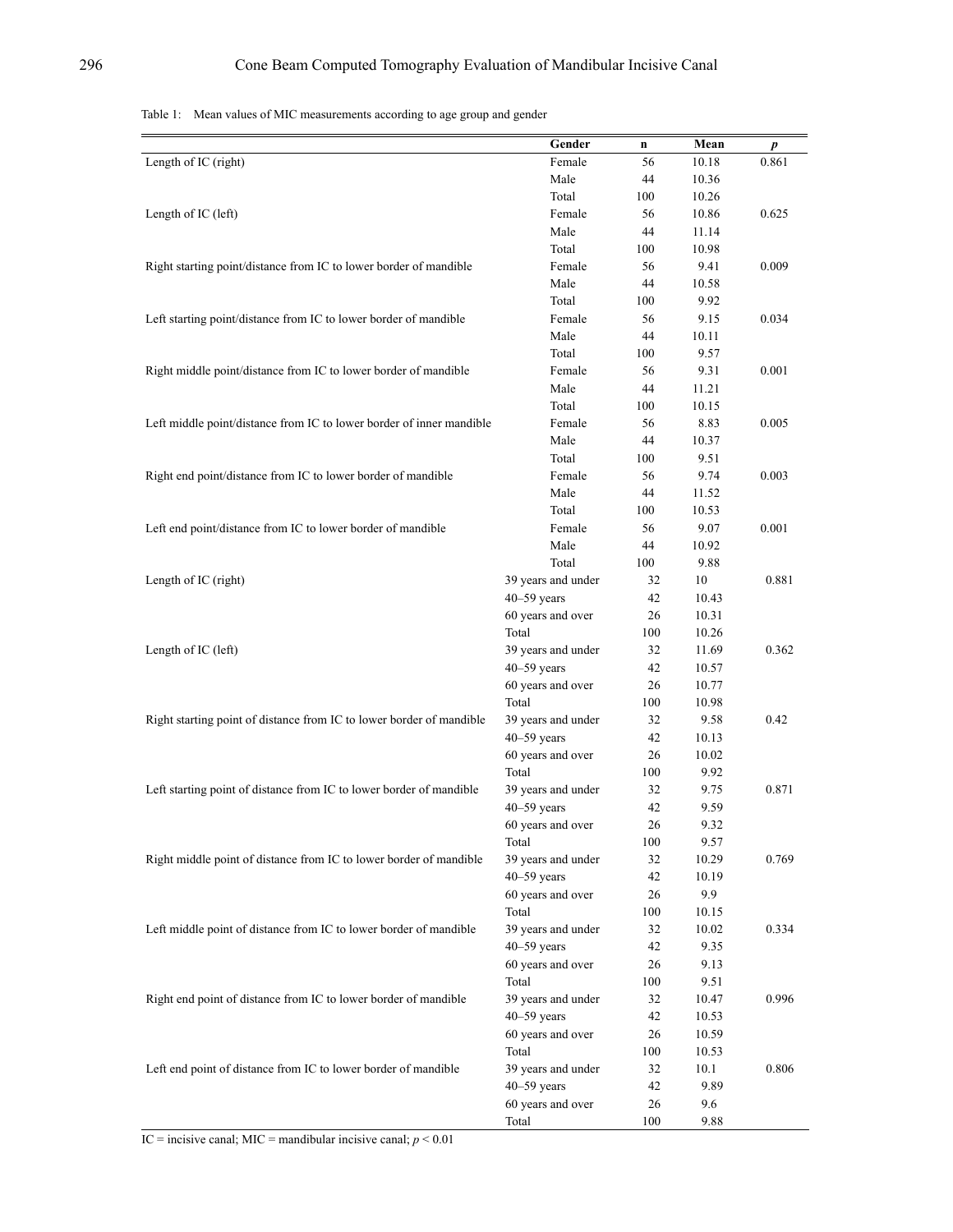Table 2: Mean values of the diameter of the MIC measurements according to gender

|                                                | Gender | n  | Mean | p     |
|------------------------------------------------|--------|----|------|-------|
| Starting point buccolingual inner              | Female | 56 | 1.57 | 0.03  |
| diameter (right)                               | Male   | 44 | 1.8  |       |
| Starting point buccolingual inner              | Female | 56 | 1.36 | 0.184 |
| diameter (left)                                | Male   | 44 | 1.51 |       |
| Middle point buccolingual inner                | Female | 56 | 1.43 | 0.017 |
| diameter (right)                               | Male   | 44 | 1.71 |       |
| Middle point buccolingual inner                | Female | 56 | 1.24 | 0.552 |
| diameter (left)                                | Male   | 44 | 1.32 |       |
| End point buccolingual inner diameter          | Female | 56 | 1.51 | 0.318 |
| (right)                                        | Male   | 44 | 1.6  |       |
| End point buccolingual inner diameter          | Female | 56 | 1.23 | 0.955 |
| (left)                                         | Male   | 44 | 1.2  |       |
| Starting point buccolingual outer              | Female | 56 | 2.34 | 0.093 |
| diameter (right)                               | Male   | 44 | 2.6  |       |
| Starting point buccolingual outer              | Female | 56 | 2.11 | 0.14  |
| diameter (left)                                | Male   | 44 | 2.36 |       |
| Middle point buccolingual outer                | Female | 56 | 2.06 | 0.009 |
| diameter (right)                               | Male   | 44 | 2.49 |       |
| Middle point buccolingual outer                | Female | 56 | 1.91 | 0.021 |
| diameter (left)                                | Male   | 44 | 2.25 |       |
| End point buccolingual outer diameter          | Female | 56 | 2.12 | 0.103 |
| (right)                                        | Male   | 44 | 2.37 |       |
| End point buccolingual outer diameter          | Female | 56 | 1.88 | 0.596 |
| (left)                                         | Male   | 44 | 1.93 |       |
| Starting point vertical inner diameter         | Female | 56 | 1.44 | 0.039 |
| (right)                                        | Male   | 44 | 1.65 |       |
| Starting point vertical inner diameter         | Female | 56 | 1.43 | 0.109 |
| (left)                                         | Male   | 44 | 1.66 |       |
| Middle point vertical inner diameter           | Female | 56 | 1.31 | 0.062 |
| (right)                                        | Male   | 44 | 1.52 |       |
| Middle point vertical inner diameter           | Female | 56 | 1.45 | 0.577 |
| (left)                                         | Male   | 44 | 1.52 |       |
| End point vertical inner diameter (right)      | Female | 56 | 1.32 | 0.169 |
|                                                | Male   | 44 | 1.55 |       |
| End point vertical inner diameter (left)       | Female | 56 | 1.32 | 0.964 |
|                                                | Male   | 44 | 1.34 |       |
| Starting point vertical outer diameter         | Female | 56 | 2.15 | 0.007 |
| (right)                                        | Male   | 44 | 2.56 |       |
| Starting point vertical outer diameter         | Female | 56 | 2.21 | 0.004 |
| (left)                                         | Male   | 44 | 2.73 |       |
| Middle point vertical outer diameter           | Female | 56 | 2.02 | 0.003 |
| (right)                                        | Male   | 44 | 2.33 |       |
| Middle point vertical outer diameter<br>(left) | Female | 56 | 2.27 | 0.135 |
|                                                | Male   | 44 | 2.45 |       |
| End point vertical outer diameter (right)      | Female | 56 | 1.98 | 0.135 |
|                                                | Male   | 44 | 2.31 |       |
| End point vertical outer diameter (left)       | Female | 56 | 1.98 | 0.358 |
|                                                | Male   | 44 | 2.13 |       |

IC = incisive canal;  $MIC$  = mandibular incisive canal;  $p < 0.01$ 

canal diameters were greater in young ages than in old patients ( $p < 0.05$ ).

Table 5 shows the location of the IC along its course according to side which was allocated as upper, middle

Table 3: Mean values of the inner/outer diameter of the MIC measurements according to age (buccolingually)

|                              |                    | n  | Mean | p       |
|------------------------------|--------------------|----|------|---------|
| Starting point buccolingual  | 39 years and below | 32 | 1.93 | 0.017   |
| inner diameter (right)       | $40 - 59$ years    | 42 | 1.5  | $(2-1)$ |
|                              | 60 years and above | 26 | 1.62 |         |
| Starting point buccolingual  | 39 years and below | 32 | 1.45 | 0.424   |
| inner diameter (left)        | $40 - 59$ years    | 42 | 1.48 |         |
|                              | 60 years and above | 26 | 1.31 |         |
| Middle point buccolingual    | 39 years and below | 32 | 1.7  | 0.143   |
| inner diameter (right)       | $40 - 59$ years    | 42 | 1.42 |         |
|                              | 60 years and above | 26 | 1.6  |         |
| Middle point buccolingual    | 39 years and below | 32 | 1.42 | 0.081   |
| inner diameter (left)        | $40 - 59$ years    | 42 | 1.16 |         |
|                              | 60 years and above | 26 | 1.29 |         |
| End point buccolingual inner | 39 years and below | 32 | 1.77 | 0.021   |
| diameter (right)             | $40 - 59$ years    | 42 | 1.4  | $(2-1)$ |
|                              | 60 years and above | 26 | 1.5  |         |
| End point buccolingual inner | 39 years and below | 32 | 1.35 | 0.278   |
| diameter (left)              | $40 - 59$ years    | 42 | 1.16 |         |
|                              | 60 years and above | 26 | 1.14 |         |
| Starting point buccolingual  | 39 years and below | 32 | 2.77 | 0.026   |
| outer diameter (right)       | $40 - 59$ years    | 42 | 2.24 | $(2-1)$ |
|                              | 60 years and older | 26 | 2.4  |         |
| Starting point buccolingual  | 39 years and below | 32 | 2.29 | 0.359   |
| outer diameter (left)        | $40 - 59$ years    | 42 | 2.26 |         |
|                              | 60 years and above | 26 | 2.04 |         |
| Middle point buccolingual    | 39 years and below | 32 | 2.35 | 0.353   |
| outer diameter (right)       | $40 - 59$ years    | 42 | 2.12 |         |
|                              | 60 years and above | 26 | 2.35 |         |
| Middle point buccolingual    | 39 years and below | 32 | 2.17 | 0.424   |
| outer diameter (left)        | $40 - 59$ years    | 42 | 1.96 |         |
|                              | 60 years and above | 26 | 2.09 |         |

IC = incisive canal;  $MIC$  = mandibular incisive canal;  $p < 0.01$ 

or lower third of mandible. The canal was also classified as being located to buccal, middle or lingual third of the mandible. The results indicated that the canal was located more lingually of the mandible at the end point in all patients. The majority of the ICs were located in lower third of the mandible which is followed by middle third. No significant difference was found according to side ( $p > 0.05$ ).

# **DISCUSSION**

Mandibular interforaminal region is generally taken into consideration as a safe zone in the course of many dental surgical procedures, without important risks to damage vital anatomical structures  $(1-7, 16-30)$ . It is very significant to have exact knowledge about anatomical textures to perform a surgical procedure in anterior mandible (17–19). Important anatomical landmarks in the MIR involve mental foramina, anterior loop and mandibular IC (2, 3, 6, 8–10, 12, 14, 17–24). Nonetheless,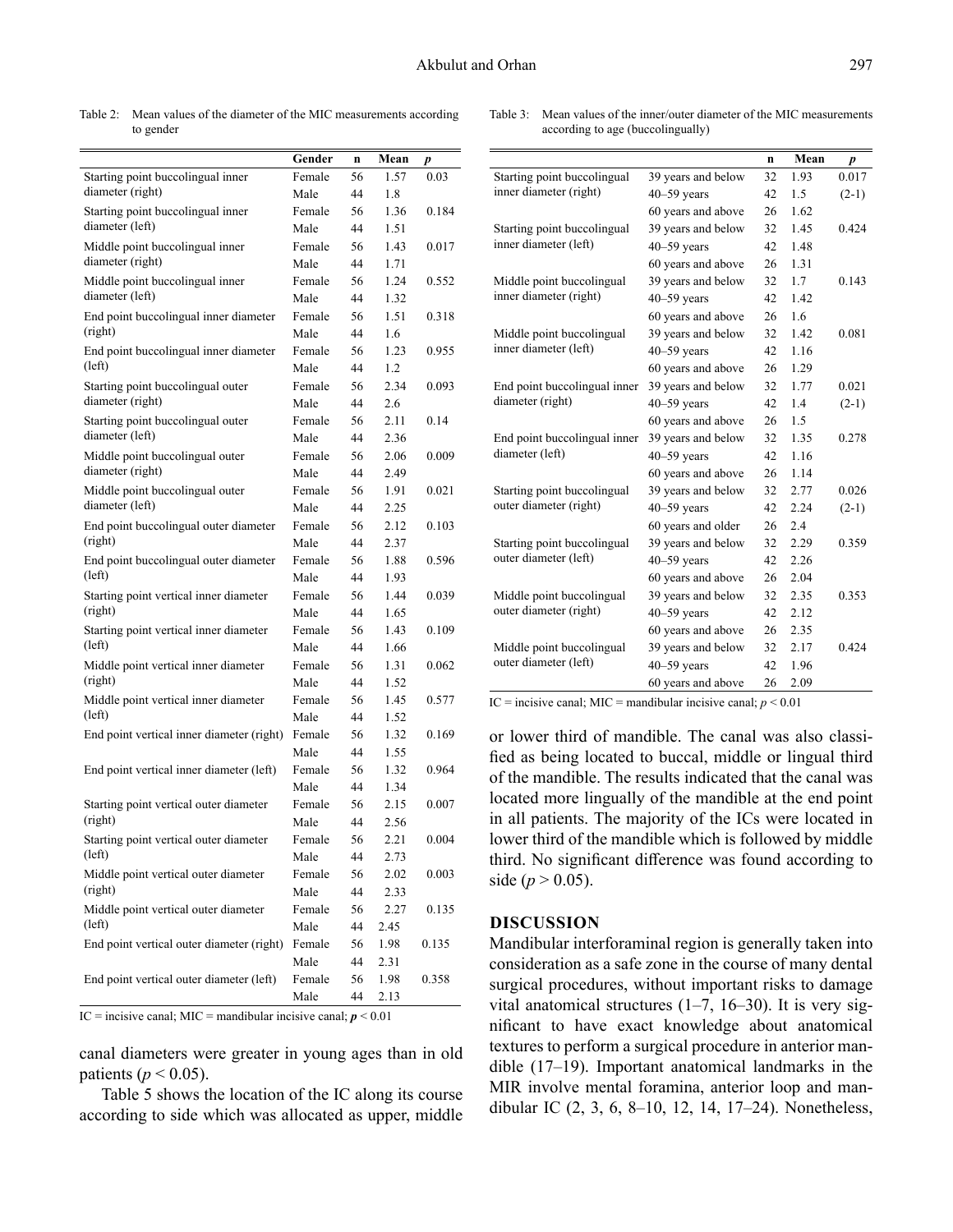|                                                   |                    | n  | Mean | p       |
|---------------------------------------------------|--------------------|----|------|---------|
| Starting point vertical inner                     | 39 years and below | 32 | 1.75 | 0.05    |
| diameter (right)                                  | $40 - 59$ years    | 42 | 1.32 | $(2-1)$ |
|                                                   | 60 years and above | 26 | 1.61 |         |
| Starting point vertical inner                     | 39 years and below | 32 | 1.49 | 0.483   |
| diameter (left)                                   | $40 - 59$ years    | 42 | 1.62 |         |
|                                                   | 60 years and above | 26 | 1.45 |         |
| Middle point vertical inner                       | 39 years and below | 32 | 1.45 | 0.028   |
| diameter (right)                                  | $40 - 59$ years    | 42 | 1.26 | $(2-1,$ |
|                                                   | 60 years and above | 26 | 1.25 | $3-1)$  |
| Middle point vertical inner                       | 39 years and below | 32 | 1.59 | 0.157   |
| diameter (left)                                   | $40 - 59$ years    | 42 | 1.43 |         |
|                                                   | 60 years and above | 26 | 1.41 |         |
| End point vertical inner                          | 39 years and below | 32 | 1.55 | 0.113   |
| diameter (right)                                  | $40 - 59$ years    | 42 | 1.42 |         |
|                                                   | 60 years and above | 26 | 1.26 |         |
| End point vertical inner                          | 39 years and below | 32 | 1.46 | 0.278   |
| diameter (left)                                   | $40 - 59$ years    | 42 | 1.22 |         |
|                                                   | 60 years and above | 26 | 1.34 |         |
| Starting point vertical outer                     | 39 years and below | 32 | 2.71 | 0.013   |
| diameter (right)                                  | $40 - 59$ years    | 42 | 2.05 | $(2-1)$ |
|                                                   | 60 years and older | 26 | 2.31 |         |
| Starting point vertical outer                     | 39 years and below | 32 | 2.37 | 0.755   |
| diameter (left)                                   | $40 - 59$ years    | 42 | 2.55 |         |
|                                                   | 60 years and above | 26 | 2.34 |         |
| Middle point vertical outer                       | 39 years and below | 32 | 2.35 | 0.353   |
| diameter (right)                                  | $40 - 59$ years    | 42 | 2.12 |         |
|                                                   | 60 years and above | 26 | 2.35 |         |
| 39 years and below<br>Middle point vertical outer |                    | 32 | 2.24 | 0.124   |
| diameter (left)                                   | $40 - 59$ years    | 42 | 2.02 |         |
|                                                   | 60 years and above | 26 | 2.28 |         |

Table 4: Mean values of the inner/outer diameter of the MIC measurements according to age (vertically)

IC = incisive canal;  $MIC =$  mandibular incisive canal;  $p \le 0.01$ 

the certain anatomy of MIR is still contradictive (2, 3, 4, 7, 18, 25). Some researchers omit presence of true MIC (7).

Any dental surgery in the anterior mandible may bring about temporary or persisting neurosensory disturbances (1, 4–10, 17, 19, 20, 22, 23, 25–30). Abarca *et al* (31) and Kutuk *et al* (32) reported that patients complained of discomfort after implant therapy in the interforaminal area and contributed this problem to direct or indirect injury to the mandibular incisive nerve. Direct trauma to the incisive neurovascular bundle may give rise to sensory disturbances, oedema, haematoma, transient or persistent hypoesthesia, paraesthesia, anaesthesia, disabling dysesthesia in the MIR and the lower lip (2–4, 17, 20, 21, 27, 28, 30, 33, 34). Sensory disturbances leading to direct damage of the MIC has been reported in 17% of cases after implant surgery in the anterior mandible region (7, 20, 25).

Indirect trauma to the IC bundle may incline to haematoma formation in the closed chamber at the branch of the inferior anterior bundle of the mental and incisive nerve (3, 17, 20, 21). The haematoma may cause pressure on the mental nerve resulting in neural damage (1, 4, 21). Pre-operative or post-operative haemorrhage from damage to the sublingual artery or the submental artery has also been taken into consideration during the insertion of implants (7, 17, 23, 31, 32). Rosenquist (35, 36) explained that the large size of the diameter of the MIC may damage the osteointegration of the implant and haemorrhages may occur in the interforaminal region. Life-threatening haemorrhage and haematoma formation in the MIR have been reported (17, 33). Besides, profuse, pulsatile brisk bleeding from dental implant therapy in the anterior mandible is also infrequent (2, 6, 7, 17, 23, 27, 33, 37). Kohavi and Bar-Ziv (38) reported a patient with severe pain and discomfort after implant insertion in the MIR (3, 5–8, 21, 27, 30). Lately, Romanos *et al* (22, 30) reported a case of unexpected pain during placement of an implant in the IC with a large diameter. Although mental foramen was determined during the surgical procedures every time and all implants were inserted at least 3 mm medial to the anterior border of the mental foramen, permanent sensory disturbance in the lower lip was stated in 7% of the cases (3, 4, 17, 21). Researchers reported an altered sensation of the lower lip after implant surgery in the mandible (8, 17). Rosenquist (35) explained that the incisive bundle caused implant failure by migration of soft tissue around the implant, thus preventing osseointegration.

In a study on the use of the chin as a source of autogenous bone, it was reported that 12% of the lower anterior teeth had pulpal canal obliteration and 4% had negative pulpal sensibility when bicortical bone grafts were obtained from the interforaminal region (7, 22, 25, 34, 37). These neurosensory disturbances occurred while respecting the generally recommended safety margins defining the harvest zone as being 5 mm anterior to the mental foramen, 5 mm below the tooth apices, and 5 mm above the lower border of the mandible. However, these safety recommendations are not based on knowledge of the position and course of the MIC (5, 22, 25, 34). Pommer *et al* (37) proposed new safety margins to protect the MIC: at least 8 mm below the tooth apices and a maximum harvest depth of 4 mm.

Another potential result of implant surgery into a neurovascular bundle, which has not been documented in the literature, is occurrence of a traumatic neuroma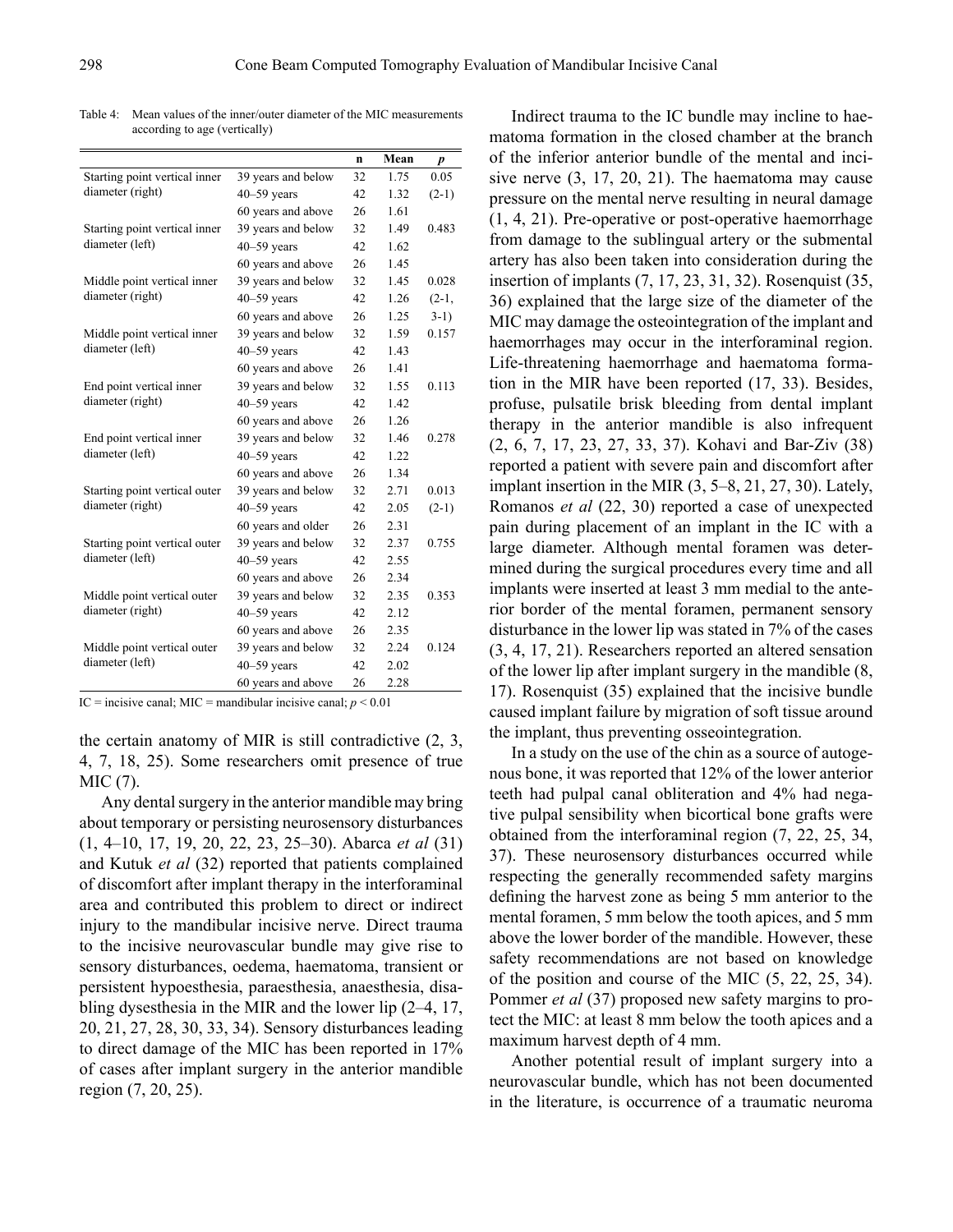Table 5: Vertical and buccolingual location(s) of the MIC according to side

|                                             |                      | Group        |                                    |                |               |                | Chi-square test |            |                  |
|---------------------------------------------|----------------------|--------------|------------------------------------|----------------|---------------|----------------|-----------------|------------|------------------|
|                                             |                      |              | <b>Right</b>                       | Left           |               | <b>Total</b>   |                 |            |                  |
|                                             |                      | $\mathbf n$  | $\mathbf{0}_{\mathbf{0}}^{\prime}$ | $\mathbf n$    | $\frac{0}{0}$ | $\mathbf n$    | $\frac{0}{0}$   | Chi square | $\boldsymbol{p}$ |
| Starting vertical location of IC (right)    | Lower third          | 50           | 50                                 | 57             | 57            | 107            | 53.5            | $\ast$     | 0.311            |
|                                             | Middle third         | 42           | 42                                 | 41             | 41            | 83             | 41.5            |            |                  |
|                                             | Upper third          | 3            | 3                                  | $\overline{c}$ | 2             | 5              | 2.5             |            |                  |
|                                             | <b>Buccal</b> third  | 1            | 1                                  | $\Omega$       | $\theta$      | 1              | 0.5             |            |                  |
|                                             | Midline middle third | 3            | 3                                  | $\Omega$       | $\theta$      | 3              | 1.5             |            |                  |
|                                             | Midline lower third  | $\mathbf{1}$ | 1                                  | $\Omega$       | $\mathbf{0}$  | $\mathbf{1}$   | 0.5             |            |                  |
|                                             | Total                | 100          | 100                                | 100            | 100           | 200            | 100             |            |                  |
| Middle vertical location of IC (right)      | Lower third          | 53           | 53                                 | 54             | 54            | 107            | 53.5            | $\ast$     | 0.71             |
|                                             | Middle third         | 44           | 44                                 | 45             | 45            | 89             | 44.5            |            |                  |
|                                             | Upper third          | 3            | 3                                  | $\mathbf{1}$   | $\mathbf{1}$  | $\overline{4}$ | 2               |            |                  |
|                                             | Total                | 100          | 100                                | 100            | 100           | 200            | 100             |            |                  |
| End vertical location of IC (right)         | Lower third          | 41           | 41                                 | 48             | 48            | 89             | 44.5            | $\ast$     | 0.357            |
|                                             | Middle third         | 56           | 56                                 | 50             | 50            | 106            | 53              |            |                  |
|                                             | Upper third          | 3            | 3                                  | 1              | 1             | 4              | $\overline{c}$  |            |                  |
|                                             | Lingual third        | $\mathbf{0}$ | $\mathbf{0}$                       | $\mathbf{1}$   | $\mathbf{1}$  | $\mathbf{1}$   | 0.5             |            |                  |
|                                             | Total                | 100          | 100                                | 100            | 100           | 200            | 100             |            |                  |
| Starting buccolingual location of IC (left) | Lower third          | $\mathbf{1}$ | 1                                  | $\mathbf{0}$   | $\theta$      | $\mathbf{1}$   | 0.5             | $\ast$     | 0.803            |
|                                             | Middle third         | 54           | 54                                 | 50             | 50            | 104            | 52              |            |                  |
|                                             | Buccal third         | 21           | 21                                 | 22             | 22            | 43             | 21.5            |            |                  |
|                                             | Lingual third        | 24           | 24                                 | 28             | 28            | 52             | 26              |            |                  |
|                                             | Total                | 100          | 100                                | 100            | 100           | 200            | 100             |            |                  |
| Middle buccolingual location of IC (left)   | Middle third         | 39           | 39                                 | 55             | 55            | 94             | 47              | 7.062      | 0.09             |
|                                             | Buccal third         | 19           | 19                                 | 20             | 20            | 39             | 19.5            |            |                  |
|                                             | Lingual third        | 42           | 42                                 | 25             | 25            | 67             | 33.5            |            |                  |
|                                             | Total                | 100          | 100                                | 100            | 100           | 200            | 100             |            |                  |
| End buccolingual location of IC (left)      | Middle third         | 47           | 47                                 | 49             | 49            | 96             | 48              | 0.418      | 0.811            |
|                                             | Buccal third         | 24           | 24                                 | 26             | 26            | 50             | 25              |            |                  |
|                                             | Lingual third        | 29           | 29                                 | 25             | 25            | 54             | 27              |            |                  |
|                                             | Total                | 100          | 100                                | 100            | 100           | 200            | 100             |            |                  |

IC = incisive canal;  $MIC$  = mandibular incisive canal;  $* = p < 0.01$ 

(amputation neuroma), a benign tumour (27), which may be dolorous (2, 30).

In 1928, Olivier (39) first defined the MIC as a continuation of the inferior alveolar nerve from the posterior mandible. The MIC is a mesial extension of the mandibular canal, containing the incisive nerve and vessels, which irrigate and innervate the lower anterior teeth (1, 2, 6, 7, 11, 12, 17, 18, 20–22, 24, 27–30, 37, 40). The MIC is a bilateral canal that runs medially from mental foramens, between the lingual and vestibular cortical plates (1).

It is very important to have complete information about the MIC before carrying out any dental surgical procedures in the anterior mandible region in order to prevent complications (19).

Pre-operative radiographic examination is an essential diagnostic method to determine these anatomical structures in the intermental area. Conventional 2D images (such as intraoral, panoramic) are troublesome to interpret by reason of the overlapping of complex osseous structure. Therefore, anatomical structures such as the lingual foramen and IC which contain neurovascularization can hardly be defined (3–5, 8, 11, 12, 14, 19, 21, 26–28). In this respect, intraoral and occlusal radiographs generally fail to show the MIC. Whenever the orthodontic wire and/or contrast medium were applied, intraoral and occlusal radiographs illustrated the course of an IC in 80% of the cases. On the other hand, in panoramic radiography, the IC was visualized as a prolongation of the mandibular canal in 50% of the investigated mandibles (5, 17, 35). The non-uniform magnification in panoramic radiography makes this modality unreliable for assessing vertical distances (11, 19, 28). Rouas *et al* (41) stated that panoramic radiography technique is limited to the diagnosis of alterations in the mandibular canal and its extensions. As a result, several studies have reported that panoramic radiographs failed to detect the IC (2, 4, 8, 11, 12, 20, 24, 26–29).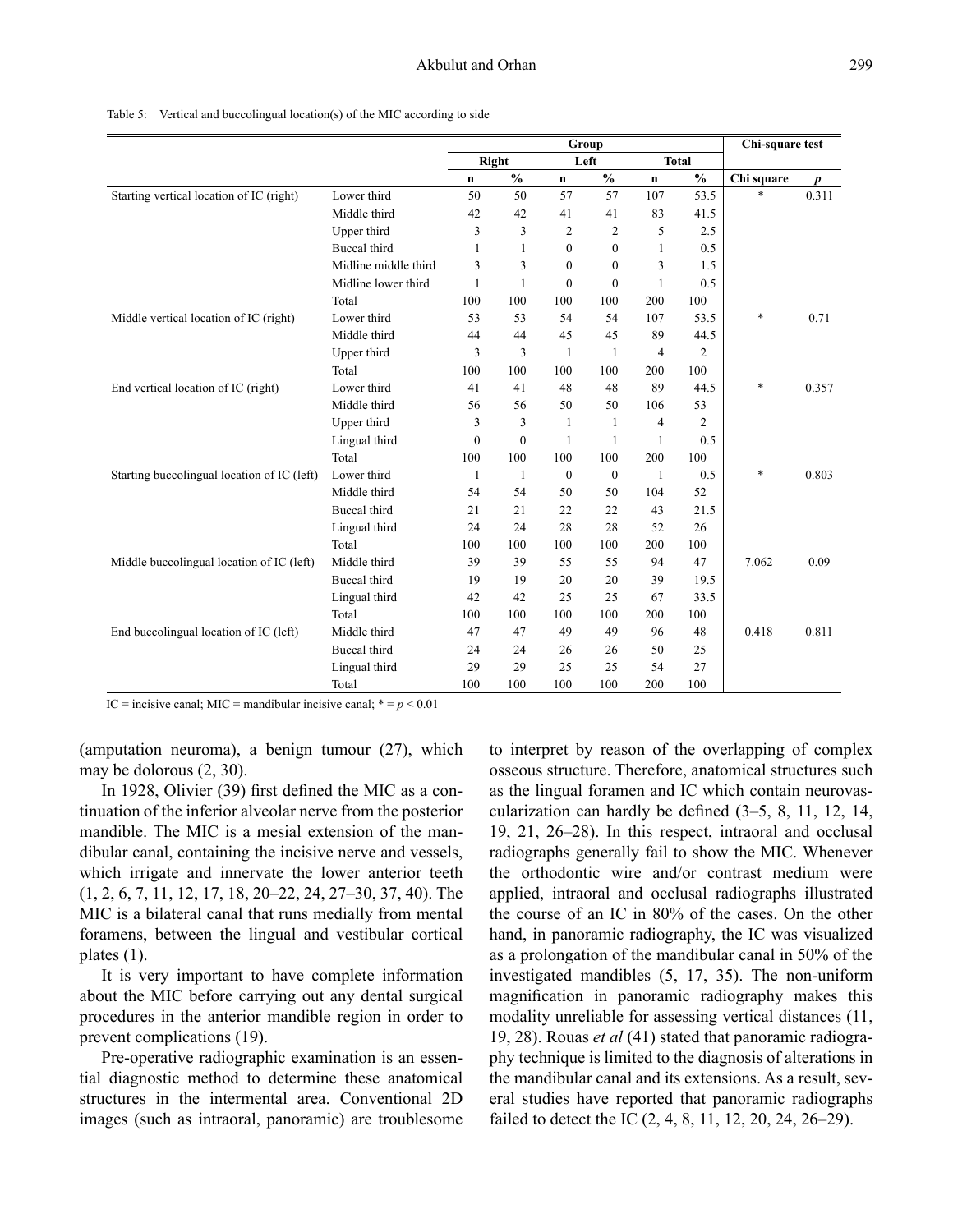In another method, some authors have explained the effectiveness of high-resolution magnetic resonance imaging for microanatomical studies of the mandibular incisive nerve. Nevertheless, this technique is not in prevalent use in consequence of its limited scanning volume, long waiting time, high cost and limited correctness (5, 11).

Furthermore, cross-sectional imaging techniques (*eg*, conventional spiral tomography or spiral CT) offer a better alternative for the precise visualization of anatomical structures in the oral region aiming at pre-operative planning (3, 8, 12, 24). Jacobs *et al* (2, 3, 8, 11, 12, 21, 22, 26) showed the presence of a well-defined IC in the mental interforaminal region by spiral CT. The IC could be identified in 93% of the spiral CT scans of the lower jaw. Nevertheless, CBCT allows comparatively less radiation and higher resolution than spiral CT (9).

Computed tomography/MDCT may be especially appropriate before carrying out the dental surgical procedures, as the 3D imaging and the high-resolution examination of the entire body of the mandible provide sufficient data for the anatomical structures (2, 5, 8–10, 18, 20, 21, 26). However, CT is still not ideal for the particular diagnostic instrument in dental procedures (14). Computed tomography has been limited to the MIC evaluation because of the high radiation dose (12). Cone beam CT, along with a high validity of linear measurements and the low radiation dose, has lower cost compared to MDCT (2, 5, 8, 11, 20–22, 25, 27).

Liang *et al* (14) explained that CBCT gives another promising application since it makes submillimetre resolution images of high diagnostic quality, with short scanning time and reduced radiation dose up to 15 times lower than multi-slice CT scans.

As De Souza Tolentino *et al* (40) stated, CBCT permits a greater accuracy in the diagnosis of anatomical structures in the jaws compared to panoramic radiography.

This study evaluated the existence of the MIC, composition, location and channel positioning related to the cortical bone and investigated the relationship between the MIC and MIR, and explained the MIC according to dental status, age and sex by CBCT. We have investigated CBCT images of unequal numbers of male and female between 18 and 80 years of age, as in previous studies (1, 2, 6, 8, 11, 21, 22, 25, 34). Uchida *et al* (9) measured the MIC using CBCT in cadavers of 140 hemimandibles (age at death ranging from 48 to 103 years of male and female).

The study group was divided into three subgroups according to dental status as edentulous, partially edentulous and completely dentate. Edentulous patients were determined as missing all canines and incisors ( $\geq 6$ ) teeth), partially edentulous patients were determined as missing some incisors  $(\leq 4 \text{ teeth})$  and completely dentate patients were determined as missing no teeth in the incisor area (2).

The MIC can be detected well in cadavers. As Mardinger *et al* (2, 4, 21) explained, a mandibular incisive bundle was anatomically found in all hemimandibles 100% of cadavers. Al- Ani *et al* (2, 5, 25) investigated the MIC by CBCT of 60 patients and the MIC was determined in 100% of the images. Kong *et al*  (5) evaluated the MIC with CBCT of 50 subjects. They observed that the MIC was determined in 38.6% of panoramic radiographic images and 100% of CBCT images provided from Han Chinese subjects. In our study, we found that the MIC in 87% of the CBCT of 100 patients was found bilaterally. Other studies by investigators from Greece, the USA, Belgium, Malaysia, Germany, and elsewhere have explained a high ratio of MIC detection in CBCT (5, 8, 11). Several researchers have explained a high prevalence of MIC by means of CBCT. To illustrate, Sokhn *et al* (42) reported that MIC was visible in 97.5% of the cases. Sahman *et al* (27) reported that IC was described in 94.4% in CBCT images. Again, Apostolakis and Brown (22) identified the MIC in 93% of images. Moreover, Yovchev *et al* (1) explained the IC in 92.9% by dental volumetric tomography of the 140 patients, and the MIC was found bilaterally in 68.6% of the cases and unilaterally in 24.2%. Makris *et al* (8) also reported the MIC was visible in 91% of the CBCT images. Orhan *et al* (2) found the MIC in 91% of the cases in CBCT and bilaterally. On the other hand, Parnia *et al* (21) and Pires *et al* (11) observed the canal in 83% by CBCT (5, 6, 21). Pires *et al* (11) also showed that the MIC could be seen in 64% bilaterally and in 19.1% unilaterally.

In this study, the location of the IC was categorized along its course and vertically allocated as the middle, lower or upper third. The canal was also buccolingually classified as the middle, buccal or lingual third (2). The results indicated that the canal was located more lingually of the mandible at the end point in all patients. The majority of the ICs were located in lower third of the mandible which is followed by middle third. No significant difference was found according to side  $(p > 0.05)$ .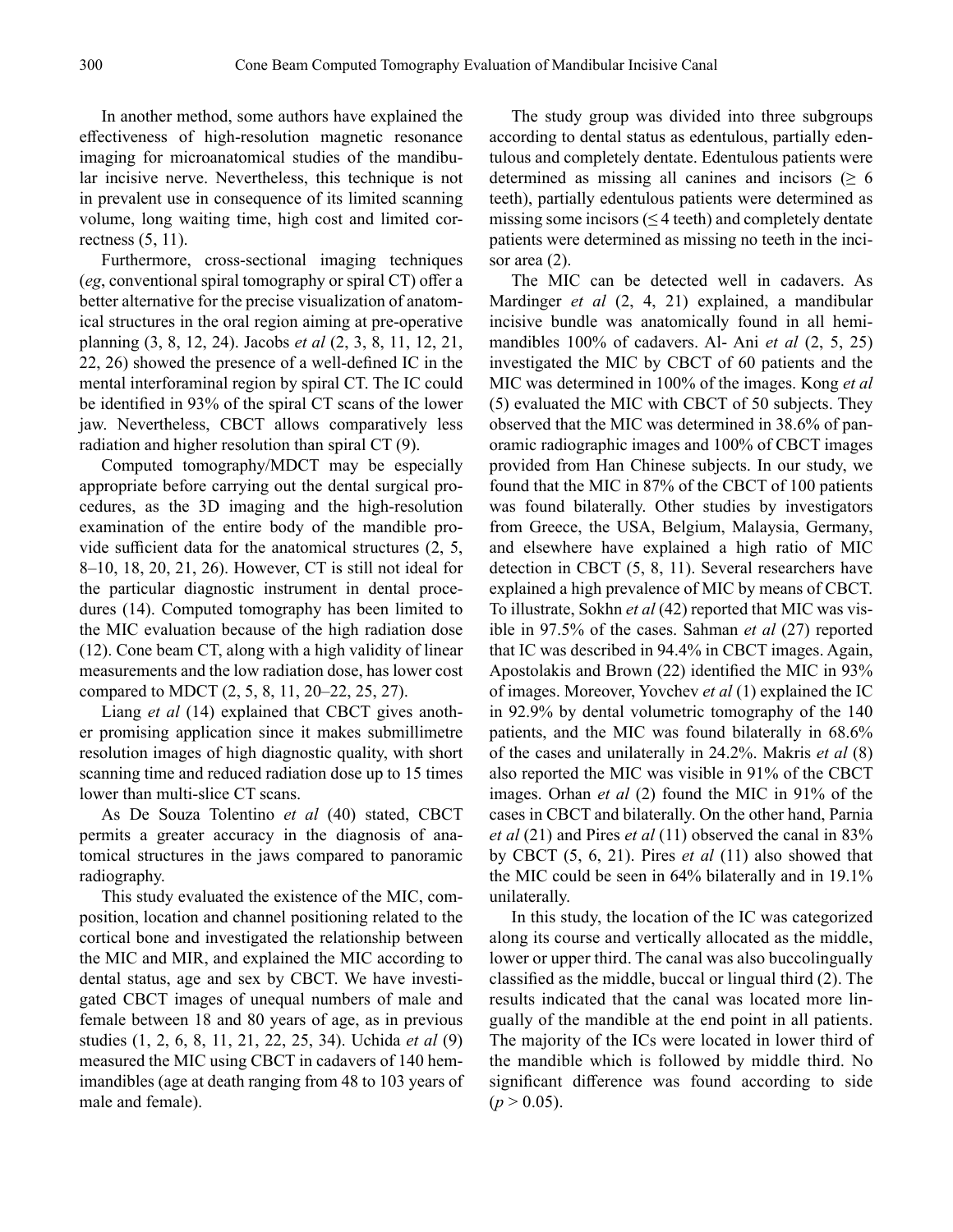The length of the MIC was evaluated macroscopically by some researchers and the anatomical studies on cadavers. De Andrade *et al* (43) in a study of 12 human dissected mandibles demonstrated that the mean length of the IC to the midline was 20.58 mm on the right side and 21.45 mm on the left.

In a similar study, Rosa *et al* (20, 28) evaluated that the MIC had a mean length of  $9.11 \pm 3.00$  mm by CBCT. Again, Apostolakis and Brown (22, 28) showed that a MIC had a mean length of 8.9 mm by CBCT. Also, Makris *et al* (8) and Pires *et al* (11) obtained the mean length of the IC as 15.13 mm and 7 mm (2, 19, 22, 28), whereas Pereira-Maciel *et al* (28) reported the mean length of MIC for the right side  $9.64 \pm 3.97$  mm and for the left side was  $9.84 \pm 3.82$  mm (19). Orhan *et al* (2) studied the mean length of the IC ranged from 10.4 to 14.2 mm the right and left sides of the mandible in 356 patients by CBCT.

In our study, the MIC length was measured separately for the right and left sides in the completely dentate, edentulous and partially edentulous individuals. The mean length of the MIC was 10.26 mm on the right side and 10.98 mm on the left of total cases. Measurements did not differ significantly by side. However, the results indicate that the left side of the MIC length was longer than right side. Moreover, the canal length was not affected by dental status and ageing.

Similarly, as Orhan *et al* (2) did, in our study, measurements were done at the starting, middle and end points of the MIC (8). The starting point was determined as 6 mm mesial to the mental foramen because previous investigations have supported that the anterior loop of the mandibular canal has a mean length of 0.4–6.0 mm. The visible length of the canal was measured from the mesial aspect of the mental foramen (starting point) to the most mesial location that was certainly visible (end point). The middle point was determined as the centre point between the starting and end points.

Some of the researchers observed that the MIC diameter was measured in certain tooth regions using CBCT, and others reported that the diameter was determined from fixed points (1, 2, 5, 9–11, 19–23, 25, 27–30, 37).

Yovchev *et al* (1) found the mean inner vertical diameter of MICs measured at the beginning was  $1.44 \pm 0.39$ mm, while Uchida *et al* (9) reported that the IC diameter ranged from 1.0 to 6.6 mm2. Pires *et al* (11) stated that the range of the IC diameter was from  $0.4 \times 0.4$ mm to 4.6 × 3.2 mm (2). Also, Parnia *et al* (21) stated that the diameter of IC was measured in four points with 2 mm distance from each other, and the MIC diameter was obtained 1.47 ± 0.50 mm. Again, Sahan *et al* (27) obtained that the MIC ranged from 0.6 to 3.9 mm. Each MIC was evaluated as one of four groups according to its diameter.

As in Orhan *et al* (2) study, the diameter widths of the starting, middle and end points of the channel were evaluated. In our study, the buccolingual diameter of the outer contour ranged from 1.88 to 2.49 mm, the buccolingual diameter of the inner contour ranged from 1.23 to 1.8 mm, the vertical diameter of the outer contour ranged from 1.98 to 2.73 mm, and the vertical diameter of the inner contour ranged from 1.31 to 1.93 mm. These measurements are similar to those of former investigations.

The vertical and buccolingual diameters of the inner and outer contours were measured from the starting, middle and end points of the IC. Measurements differed significantly between genders according to starting right of buccolingual inner diameter values ( $p < 0.05$ ). Buccolingual inner diameter right starting value was significantly greater in males than in females. While measurements differed significantly between genders according to middle right of buccolingual inner diameter values ( $p < 0.05$ ), and buccolingual inner diameter middle right value was significantly greater in males than in females, measurements differed significantly between genders according to middle right of buccolingual outer diameter values ( $p < 0.05$ ), and buccolingual outer diameter middle right values were significantly greater in males than in females.

On the one hand, measurements differed significantly between genders according to middle left of buccolingual outer diameter values (*p* < 0.05). Buccolingual outer diameter middle left values were significantly greater in males than in females. On the other hand, measurements differed significantly between genders according to starting of vertical inner diameter right values ( $p < 0.05$ ). Vertical inner diameter right starting values were significantly greater in males than in females. For starting of vertical outer diameter right/left, values were significantly greater in males than in females according to gender ( $p < 0.05$ ); for middle of vertical outer diameter, right values were significantly greater in males than in females in terms of gender  $(p < 0.05)$ .

As for right starting point of buccolingual inner diameter, values were significantly greater in 39 years and under than in 40–59 years according to age groups  $(p < 0.05)$ . In the right starting point of buccolingual outer diameter, values were significantly greater in 39 years and under than in 40–59 years in terms of age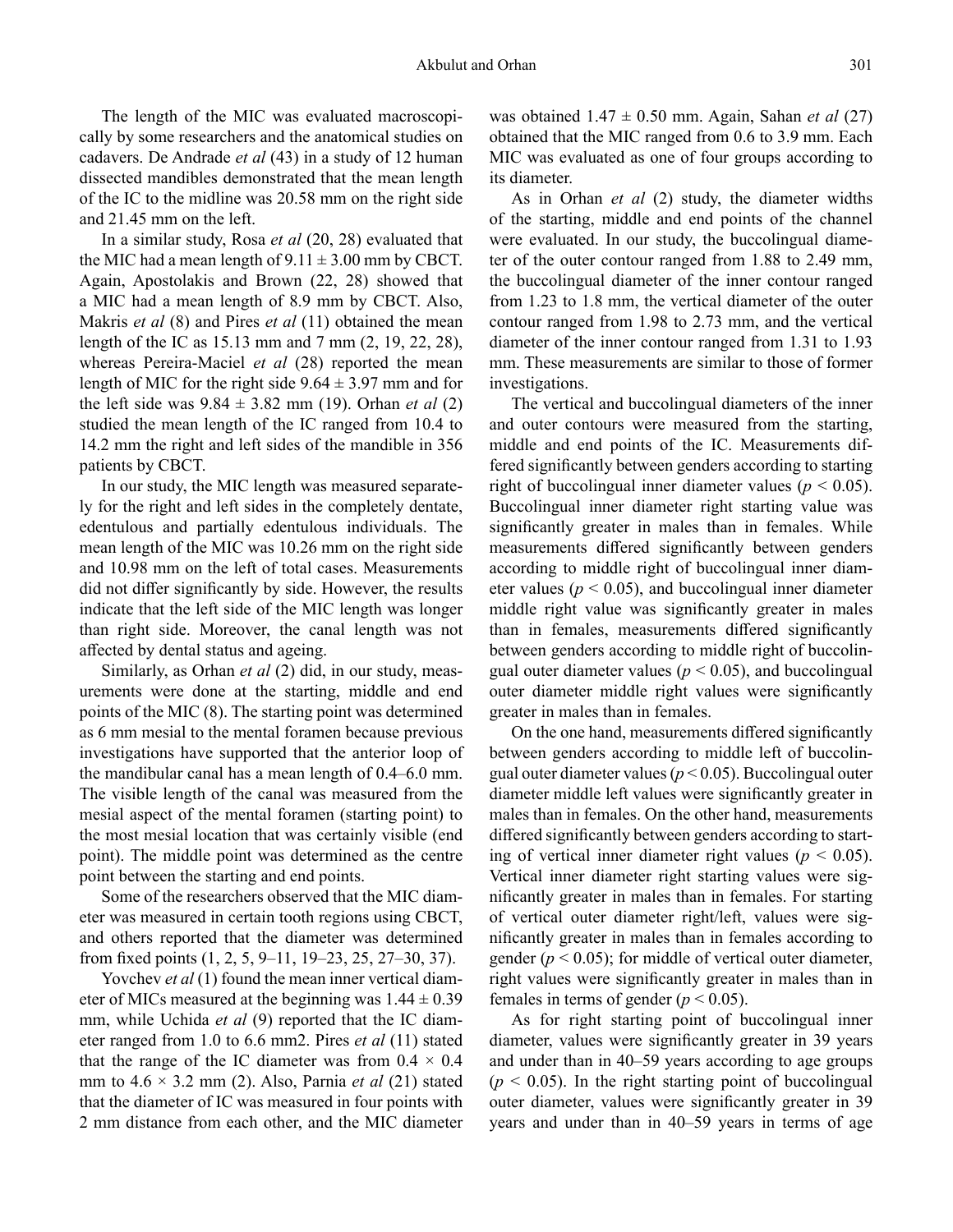groups ( $p < 0.05$ ). In the right end point of buccolingual inner diameter, values were significantly greater in 39 years and under than in 40–59 years according to age groups ( $p < 0.05$ ); middle right of vertical inner diameter values were significantly greater in 60 years and older than in 40–59 years in terms of age groups ( $p < 0.05$ ); right starting of vertical outer diameter values were significantly greater in 39 years and under than in 40–59 years ( $p < 0.05$ ).

Nevertheless, measurements did not differ significantly between genders and dental status ( $p > 0.05$ ), while differing significantly between groups ( $p < 0.05$ ). Left group of buccolingual inner diameter starting, middle and end point values were significantly smaller than the right group values.

Last of all, left group of buccolingual outer diameter starting and end point values were significantly smaller than the right group values ( $p < 0.05$ ).

In this study, no measurement was made from the alveolar crest owing to potential periodontal disease. We evaluated the distance from the lower border of the MIC to the lower border of the mandible on CBCT images at all points because this region is free of bony change and resorption, where we found that the distance from the lower border of the IC to the lower border of the mandible ranged from 8.83 to 10.92 mm.

Similarly, De Andrade *et al* (43) found that the distance of the IC to the lower border of the mandible was 10.36–10.75 mm as compared to 9.4–11.15 mm found in Makris's study (2, 8). Orhan *et al* (2) explained the distance from the lower border of the IC to the lower border of the mandible ranged from 9.1 to 11.9 mm (mean 10.5 mm). The distance from the lower border of the IC to the lower border of the mandible was significantly greater in males than in females, and measurements did not differ significantly according to side.

Parnia *et al* (21) measured that the mean of IC from lower border of the mandible was 8.72 mm. Pereira-Maciel *et al* (28) obtained the mean distance from the canal to the inferior border of the mandible were  $7.06 \pm$ 2.95 mm.

Right/left starting point distance from IC to lower border of mandible right/left starting values was significantly greater in males than in females according to gender ( $p < 0.05$ ). Right/left middle point distance from IC to lower border of mandible right/left starting values was significantly greater in males than in females in terms of gender  $(p < 0.05)$ . Finally, left middle and right end point distances from IC to lower border of mandible

right starting values were significantly greater in males than in females according to gender  $(p < 0.05)$ .

## **CONCLUSION**

In this study, we retrospectively evaluated the morphology, location, presence and course of the MIC in edentulous, partial edentulous and completely dentate cases by means of CBCT, which is a useful imaging modality while detecting lingual foramina and canals. However, further studies with better data groups are needed to compare and estimate anatomical results.

#### **AUTHORS' NOTE**

A Akbulut participated in the study design, data collection interpretation of data, writing manuscript and approval of final version. K Orhan participated in the study design data analyses and approval of final version.

#### **REFERENCES**

- 1. Yovchev D, Deliverska E, Indjova J, Zhelyazkova M. Mandibular incisive canal: a cone beam computed tomography study. Biotechnol Biotechnol Eq 2013; **27:** 3848–51.
- 2. Orhan K, Icen M, Aksoy S, Ozan O, Berberoğlu A. Cone-beam CT evaluation of morphology, location, and course of mandibular incisive canal: considerations for implant treatment. Oral Radiol 2014; **30:** 64–75.
- 3. Jacobs R, Mraiwa N, vanSteenberghe D, Gijbels F, Quirynen M. Appearance, location, course, and morphology of the mandibular incisive canal: an assessment on spiral CT scan. Dentomaxillofacial Radiol 2002; **31:** 322–27.
- 4. Mardinger O, Chaushu G, Arensburg B, Taicher S, Kaffe I. Anatomic and radiologic course of the mandibular incisive canal. Surg Radiol Anat 2000; **22:** 157–61.
- 5. Kong N, Hui M, Miao F, Yuan H, Du Y, Chen N. Mandibular incisive canal in Han Chinese using cone beam computed tomography. Int J Oral Maxillofac Surg 2016; **45:** 1142–6.
- 6. Raitz R, Shimura E, Chilvarquer I, Fenyo-Pereira M. Assessment of the mandibular incisive canal by panoramic radiograph and cone-beam computed tomography. Int J Dent 2014; **2014:** 1–6.
- 7. Bilginaylar K, Orhan K, Uyanık LO. Mandibular incisive canal in relation to periapical surgery. Cont Clin Dent 2016; **7:** 79–81.
- 8. Makris N, Stamatakis H, Syriopoulos K, Tsiklakis K, Van der Stelt PF. Evaluation of the visibility and the mandibular incisive canal and the lingual foramen using cone-beam computed tomography. Clin Oral Implants Res 2010; **21:** 766–71.
- 9. Uchida Y, Noguchi N, Goto M, Yamashita Y, Hanihara T, Takamori H et al. Measurement of anterior loop length for the mandibular canal and diameter of the mandibular incisive canal to avoid nerve damage when installing endosseous implants in the interforaminal region: a second attempt introducing cone beam computed tomography. J Oral Maxillofac Surg 2009; **67:** 744–50.
- 10. Uchida Y, Yamashita Y, Goto M, Hanihara T. Measurement of anterior loop length for the mandibular canal and diameter of the mandibular incisive canal to avoid nerve damage when installing endosseous implants in the interforaminal region. J Oral Maxillofac Surg 2007; **65:** 1772–9.
- 11. Pires CA, Bissada NF, Becker JJ, Kanawati A, Landers MA. Mandibular incisive canal: cone beam computed tomography. Clin Implant Dent Relat Res 2012; **14:** 67–73.
- 12. Jacobs R, Mraiwa N, Van Steenberghe D, Sanderink G, Quirynen M. Appearance of the mandibular incisive canal on panoramic radiographs. Surg Radiol Anat 2004; **26:** 329–33.